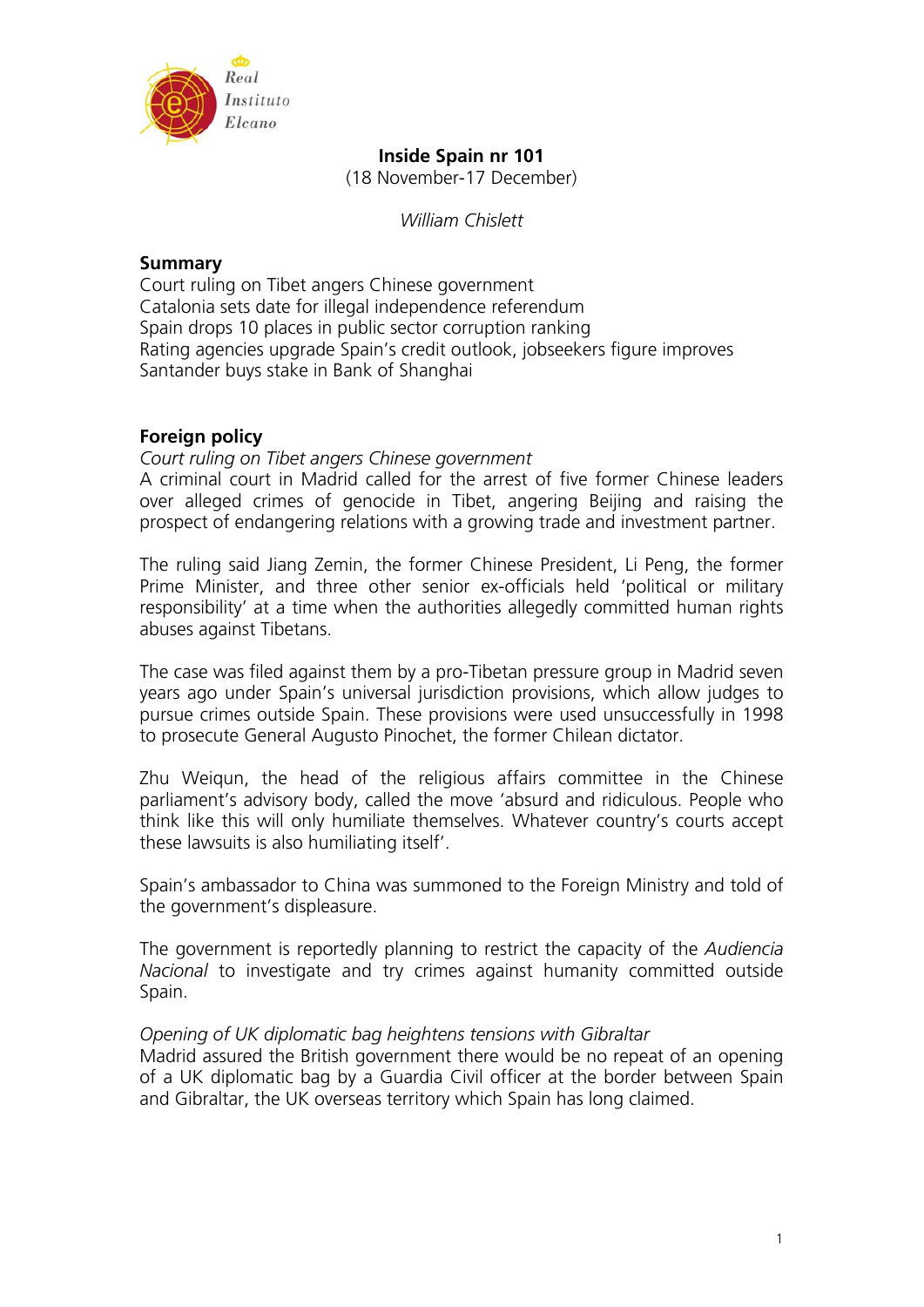

Prime Minister David Cameron said the incident was a breach of the principle of state immunity and the principles underlying the Vienna Convention on diplomatic relations. It was the first time a British diplomatic bag had been searched by any EU or Nato member.

The Spanish government privately told London the bag was opened in error by a low-ranking officer. This followed public comments by José Manuel García-Margallo, the Foreign Minister, who denied a diplomatic bag had been opened. 'There is no incident', he told local media, in comments broadcast by radio stations. 'A bag was opened, which was not a diplomatic bag'.

Last month the European Commission said it found no evidence to support the claims by the British government that Spain's stringent checks on traffic and pedestrians entering Gibraltar as of the summer, which have caused long queues lasting several hours, break EU law. The controls were imposed after Gibraltar dumped 70 concrete blocks in contested waters to create an artificial reef.

David Liddington, the Europe Minister, dismissed a call by Labour MP Peter Hain to revisit the proposal for joint sovereignty of Gibraltar that was rejected in a referendum in Gibraltar in 2002. Hain at that time was Europe Minister in Tony Blair's government. He told the British parliament last month that the proposal 'respects the paramount rights of Gibraltarians but recognises that Spain… has an historic grievance'.

The key principle for Madrid is territorial integrity, while Gibraltar has always maintained that self-determination is the overriding issue though this excludes independence for the territory. The 1713 Treaty of Utrecht, which ceded Gibraltar to Britain in perpetuity, contains a reversionary clause indicating that if Britain should ever decide to relinquish sovereignty, Spain would be entitled to reclaim it before any other options were considered.

# **Domestic scene**

# *Catalonia sets date for illegal independence referendum*

The Catalan government announced a date for a vote on independence next November, setting itself on a collision course with the central government in Madrid that has vowed to block it.

Artur Mas, the region's centre-right President, said there would be two questions on 9 November. The first will ask: 'Do you want a Catalan state?'. Those who answer 'yes' will then be asked: 'Do you want the state to be independent?'.

'I guarantee this referendum will not take place', Prime Minister Mariano Rajoy vowed. 'It is unconstitutional. It is contrary to the basis of the constitution which is the indissoluble unity of Spain. The government cannot negotiate something which is the property of Spaniards, sovereignty'.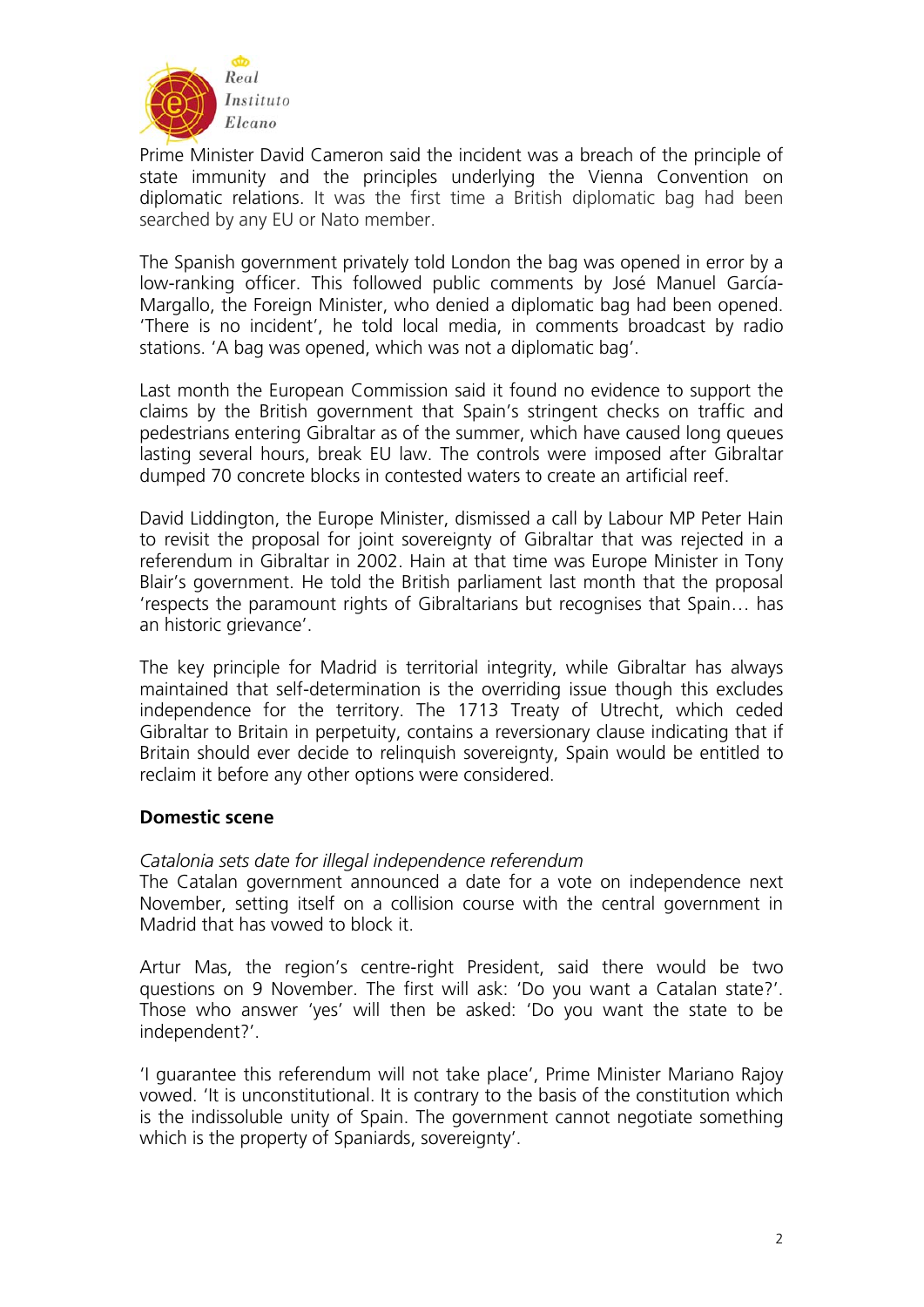

The Catalan vote would come two months after a referendum on Scottish independence where there is only one and more precise question, 'Should Scotland be an independent country?'.

Legal experts said the two questions were ambiguous and confusing as each one implies an alternative which is not specified. All states are, by definition, independent, making the first question redundant. However, support for the first question but not the second could be interpreted as a desire for greater autonomy without breaking with Spain.

Rajoy and David Cameron, the British Prime Minister, have been at pains to explain the negative consequences were a component part of either state to opt for independence. The cases of Scotland and Catalonia, however, are very different as the UK does not have a written constitution and the question was agreed with London.

In comments about Scotland being ejected from the EU if it voted for independence but clearly directed at Catalonia, Rajoy told *El País*, 'This is a fact, it's neither a value judgment nor an opinion, it's simply a fact. If part of a country integrated into the European Union leaves that country, then logically it would be outside the European Union, not because I say so, but because that's what the treaties say'.

The European Commission has made the same point several times, saying Catalonia would have to re-negotiate its EU membership. Herman Van Rompuy, President of the European Council, broke his silence on the issue when he visited Rajoy in Madrid. 'If a part of the territory of a Member State ceases to be a part of that state because that territory becomes a new independent state, the treaties will no longer apply to that territory. In other words, a new independent state would, by the fact of its independence, become a third country with respect to the Union and the treaties would, from the day of its independence, not apply anymore on its territory'.

NATO also joined the chorus. 'For any nation to be incorporated into the alliance the consensus of all the NATO allies will be necessary', said a spokesman for the alliance.

In a further warning of the negative consequences of independence, Luis Linde, the Governor of the Bank of Spain, said the Catalan banks would face serious problems. 'According to European regulations, if a small territory separates from another large one, banks with their headquarters in the small one cannot continue to finance themselves in the European Central Bank because it can only lend to those who provide guarantees issued by a member country of the European economic space'.

The Socialists, the main opposition in the national parliament, closed ranks with the Popular Party government of Rajoy in rejecting the referendum.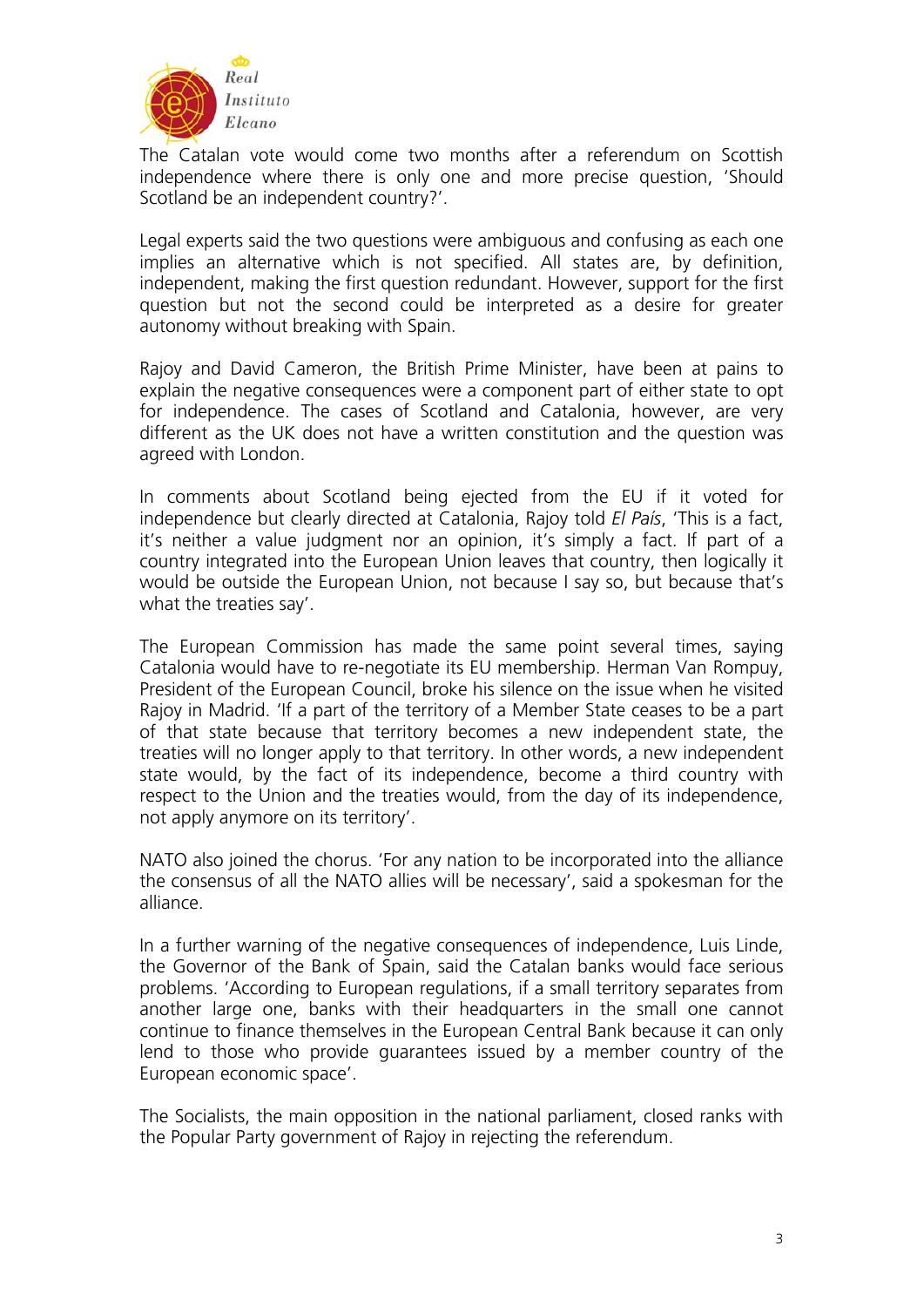

In the Catalan parliament, however, the referendum has the backing of 88 of the 135 MPs (71 of whom belong to Mas's Convergčncia i Unió bloc and the left-wing separatist Esquerra Republicana party).

Mas has gone so far down the road of calling for a plebiscite on independence that he has boxed himself into a corner out of which it will not be easy to back down.

In the likelihood that the referendum does not go ahead –and Mas has let it be known he will not hold it if declared illegal– early elections in Catalonia would probably be held. This tactic would enable Mas to appear as a martyr to the cause of independence.

*Spain scores below the average in Pisa international education tests…* 

Spain continued to score below the OECD average in international tests taken by 15-year-olds, but showed an improvement in its scores for reading, maths and science since the last assessment conducted in 2009.

Spain was ranked  $29<sup>th</sup>$  in science  $32<sup>nd</sup>$  in reading and maths out of 65 countries (see Figure 1). The Programme for International Student Assessment (Pisa) is conducted every three years and involves some 500,000 students. The latest results cover 2012.

**Figure 1. Pisa report assessing competencies in reading, maths and science, selected ranking of countries (1)** 

| Reading                       | <b>Maths</b>                  | <b>Science</b>                |
|-------------------------------|-------------------------------|-------------------------------|
| 1. Shanghai, China (570; 556) | 1. Shanghai, China (613; 600) | 1. Shanghai, China (580; 575) |
| 5. S. Korea (536; 539)        | 2. Singapore (573; 562)       | 5. Finland (545; 554)         |
| 6. Finland (524; 536)         | 5. S. Korea (554; 546)        | 7. S. Korea (538; 538)        |
| 9. Ireland (523; 496)         | 12. Finland (519; 541)        | 9. Poland (526; 508)          |
| 10. Poland (518; 500)         | 14. Poland (518; 495)         | 12. Germany (524; 520)        |
| 19. Germany (508; 500)        | 16. Germany (514; 513)        | 21. UK (514; 514)             |
| 21. France (505; 496)         | 25. France (495; 497)         | 22. Czech Republic (508; 508) |
| 23. UK (499; 494)             | 26. UK (494; 487)             | 25. Latvia (502; 494)         |
| OECD average (496; 493)       | OECD average (494; 496)       | OECD average (501)            |
| 28. Italy (490; 486)          | 28. Italy (490; 483)          | 26. France (499; 498)         |
| 31. Portugal (488; 489)       | 31. Portugal (487; 487)       | 28. US (497; 493)             |
| 32. Spain (488; 481)          | 32. Spain (484; 483)          | 29. Spain (496; 488)          |

(1) 2012 and 2009 scores in brackets. Source: OECD.

The results varied considerably by region; some, such as Navarra in maths, and Castilla y León in science, were well above the OECD average (see Figure 2). For example, in maths Navarra scored 56 more points than Extremadura and 52 more in reading.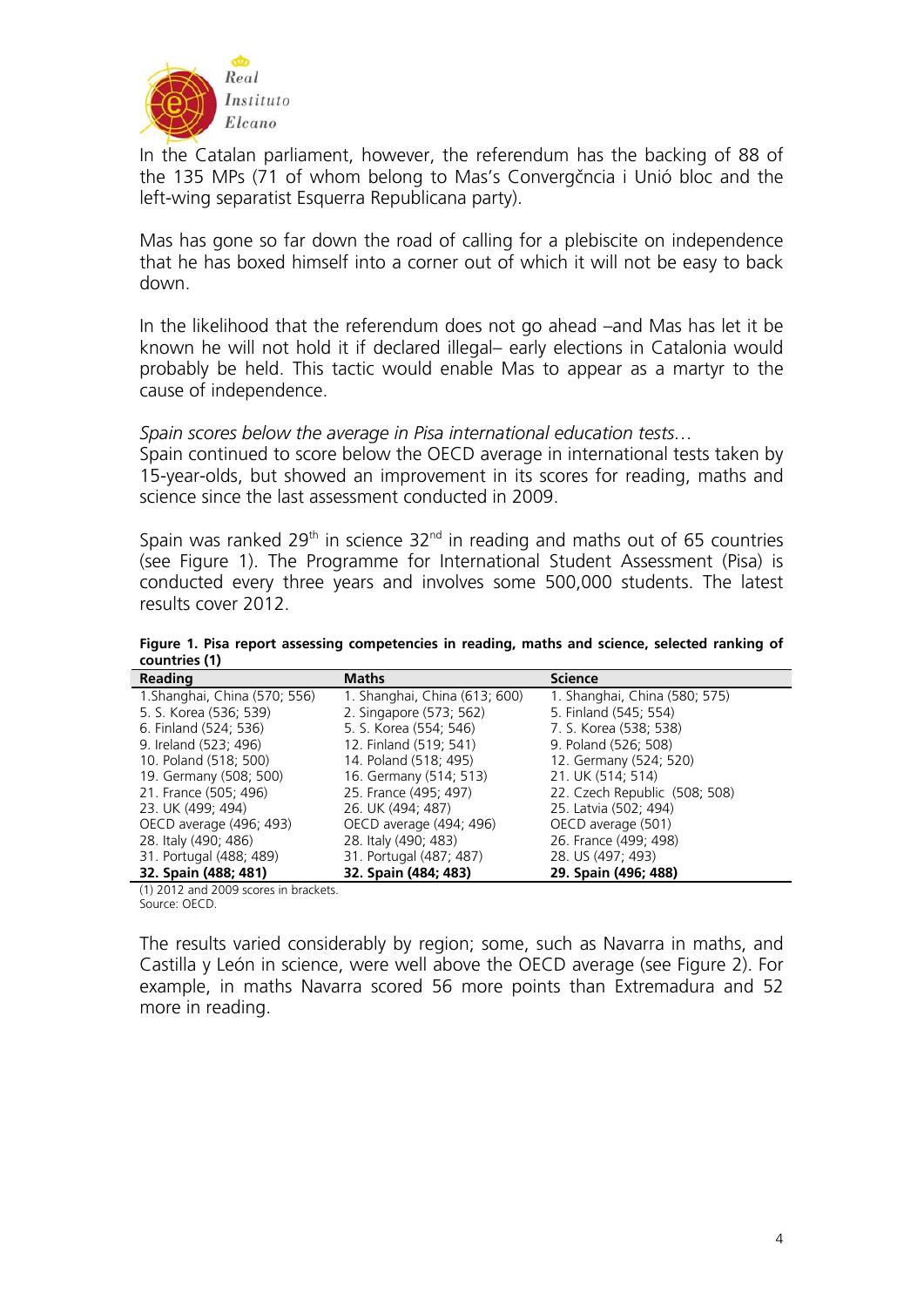

|                       | . .          | -    |         |      |                |      |
|-----------------------|--------------|------|---------|------|----------------|------|
|                       | <b>Maths</b> |      | Reading |      | <b>Science</b> |      |
|                       | 2009         | 2012 | 2009    | 2012 | 2009           | 2012 |
| Navarra               | 511          | 517  | 497     | 509  | 509            | 514  |
| Castilla y León       | 514          | 509  | 503     | 505  | 516            | 519  |
| <b>Basque Country</b> | 510          | 505  | 494     | 498  | 495            | 506  |
| Madrid                | 496          | 504  | 503     | 511  | 508            | 517  |
| OECD average          | 496          | 494  | 493     | 496  | 501            | 501  |
| Spain                 | 483          | 484  | 481     | 488  | 488            | 496  |
| Andalusia             | 462          | 472  | 461     | 477  | 469            | 486  |
| Extremadura           |              | 461  |         | 457  |                | 483  |
|                       |              |      |         |      |                |      |

#### **Figure 2. Pisa results by Spain's regions (score)**

Source: OECD.

Generally speaking the results, which confirmed Asia's leading position, showed that Spain has basically stood still over the last decade. In reading, Spain's score in 2012 of 488 was better than in 2009 (481) and 2006 (461) but lower than in 2000 (493). The maths score of 484 was marginally higher than in 2009 (483) and 2006 (480) but lower than in 2003 (485), while in science the score of 496 was above 2009 (488) and 2006 (487).

Improving Spain's education system is a key issue which needs to be resolved for a successful transition to an economic model based more on knowledge and less on a construction sector that collapsed as of 2008. Spain has a particularly high drop-out rate from schools when students reach 16 (the age at which compulsory schooling ends). One in every four people between the ages of 18 and 24 were early school leavers in 2012, double the EU average but down from a peak of close to one-third during the economic boom, when students abandoned the classroom and flocked in droves to work in the construction and real-estate sectors.

According to government officials, one of the reasons for the overall mediocre results and the lack of any significant improvement is that Spain has had to cope with a very large influx of immigrants over the past decade. The foreign-born population rose from 2% of the overall population in 2000 to 13.5% at present.

Other factors are a curriculum regarded as antiquated, the rote system of learning, the quality of teachers and the large number of students who have to repeat a year.

The level of government spending on education, which has increased significantly since 2000, although there have been cuts in the past few years as part of the government's austerity measures, is not one of the reasons for Spain's poor results. For example, Spain's per student expenditure on secondary education in 2010 (latest comparative figures) was higher than Finland's (US\$9,608 vs. US\$9,162) and yet Finland's Pisa results are among the very best.

## *… Parliament approves education reforms*

Parliament approved the government's education reforms but with only the votes of the ruling Popular Party. This was the seventh package of changes in the last 35 years, none of which have enjoyed the support of both the PP and the Socialists, the two main parties.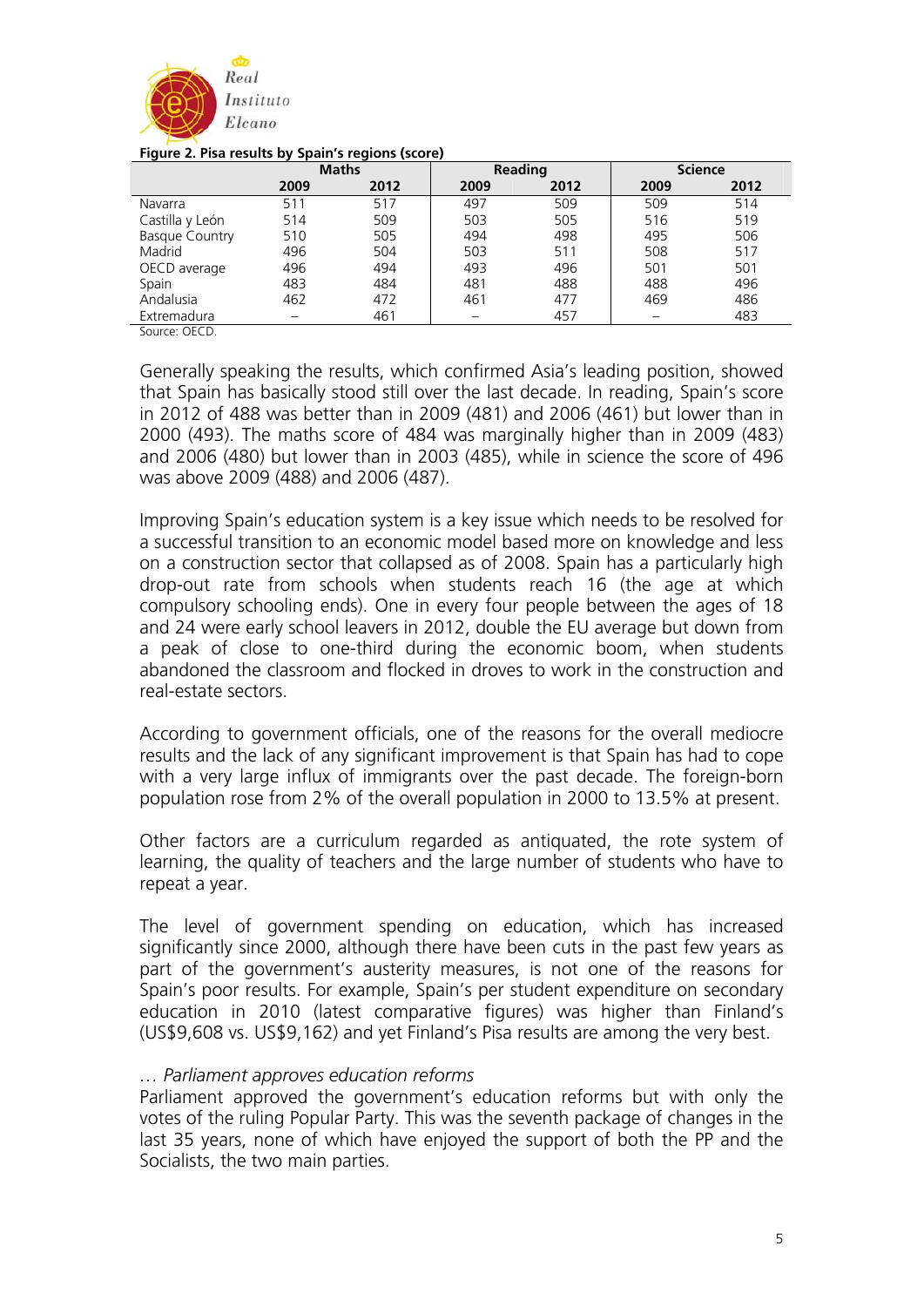

The reforms aim, among other things, to reverse the deteriorating quality of the education system and combat the high drop-out rate of students who leave school at 16 (one-quarter of those aged between 18 and 24 in 2012 were early school leavers). The reforms allow:

- Earlier choice (at age 14) of subject specialisation, encouraging greater takeup of technical courses or higher education.
- More independence to schools and colleges to choose the subjects they offer, detaching them to an extent from regional authorities (education is a regional competence in Spain) and linking the funding they receive to the quality of the programmes. As a counterbalance, the Ministry of Education will have more control over the curricula than before.
- Possibility of access to basic two-year technical training between the ages of 14-17.
- Increase in the number of official evaluations at each educational stage. The evaluations will be designed by the Ministry.
- Directors of education centres to be appointed on merit, based on criteria fixed by the Ministry.
- Students would be unable to pass their course with more than three failed subjects.
- Universities will set their own access criteria, which can be agreed with the schools. The national access to university test is abolished.

The reforms favour the Roman Catholic Church, as they reinforce the importance of religion classes in state schools. The education for citizenship course, introduced by the previous Socialist government, has been dropped. Students will be steered towards religion classes and those classes will help toward scholarships and graduation as they roll back a partial limitation on the academic weight of religion classes enacted in 2006. Gender-segregated schools, mostly run by the Church, will be eligible for state subsidies.

The reform mandates Spanish-language schooling for students who request it in regions like Catalonia, which use their own languages in public education. Catalonia will have to pay for private schools for students who request it.

The government's draft education bill triggered protests earlier this year for various reasons, including a belief among the left that the reforms will discriminate against underprivileged students and increase the Church's influence. Deep cuts in education spending also sparked demonstrations.

# *Spain drops 10 places in public sector corruption ranking*

Spain was ranked  $40<sup>th</sup>$  out of 177 countries in the latest corruption ranking by the Berlin-based Transparency International, down from 30<sup>th</sup> in 2012 (see Figure 3). Its score of 59 was six points lower. The nearer to 100, the cleaner the country.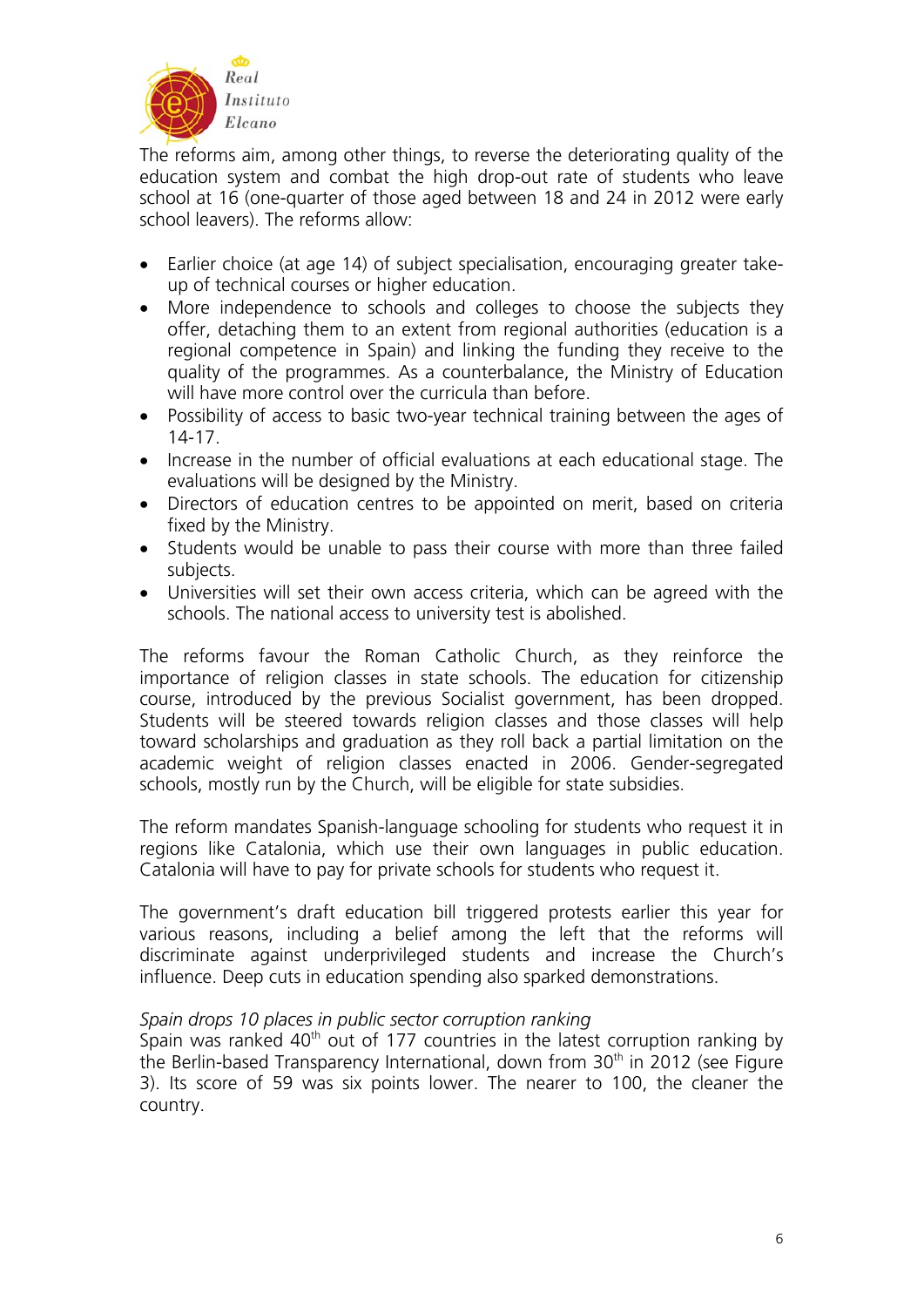

| Figure 3. Ranking of perceived levels of public sector corruption, selected countries (1) |                  |  |  |
|-------------------------------------------------------------------------------------------|------------------|--|--|
| Country ranking out of 177 nations                                                        | Score out of 100 |  |  |
| 1. Denmark (1)                                                                            | 91 (90)          |  |  |
| 3. Finland (1)                                                                            | 89 (90)          |  |  |
| 12. Germany (13)                                                                          | 78 (79)          |  |  |
| 14. UK (17)                                                                               | 76 (74)          |  |  |
| 22. France (22)                                                                           | 71(71)           |  |  |
| 40. Spain (30)                                                                            | 59 (65)          |  |  |
| 69. Italy (72)                                                                            | 43 (42)          |  |  |

**Figure 3. Ranking of perceived levels of public sector corruption, selected countries (1)** 

(1) 2012 ranking and score in brackets. Source: Transparency International.

Among the spate of high profile corruption cases under investigation are that of Luis Bárcenas, the former treasurer of the ruling Popular Party who told a judge that he had channelled cash donations from construction firms into politicians' pockets. He was found to have almost €50 million in a Swiss bank account. In another case, Ińaki Urdangarín,the son-in-law of King Juan Carlos is accused of embezzling millions in public funds.

In Andalucía, the Socialist UGT trade union is embroiled in a scandal involving the fraudulent use of public funds. Francisco Fernández Sevilla, the head of the regional UGT branch, resigned after the government of Andalucía announced it was reviewing some 30 files containing information regarding €7.5 million in subsidies and aid to the union.

The corruption survey, which was first conducted in 1995 and is based on perceptions, draws on a variety of sources, including World Bank and World Economic Forum assessments, the African Development Bank's governance ratings, and Transparency International's own Bribe Payers Survey.

A survey by the government-funded CIS showed last month that corruption was Spaniards' second main concern (31.8% of respondents) after the very high unemployment rate (77.7%).

## *Anti-protest bill goes to parliament*

Fines of up to  $\bigoplus$ 0,000 could be imposed on those taking part in and organising unauthorised demonstrations if, as seems likely, parliament approves the government's Citizens' Security Law.

The maximum fine would be applied to unauthorised protests that turn violent inside or outside Spain's parliament or senate.

Leftists and civil rights activists labelled the bill the 'Kick in the teeth law' because of the harsh penalties for protests in a country that emerged from 39 years of dictatorship in 1975.

There were 14,721 demonstrations last year, according to the Interior Ministry, most of them linked to Spain's economic crisis and loss of confidence in politicians. 'We want to guarantee a freer and more peaceful coexistence for all Spaniards... eradicating violence', Interior Minister Jorge Fernández Díaz said. Compared to Greece, Spain's recent protests have been largely peaceful.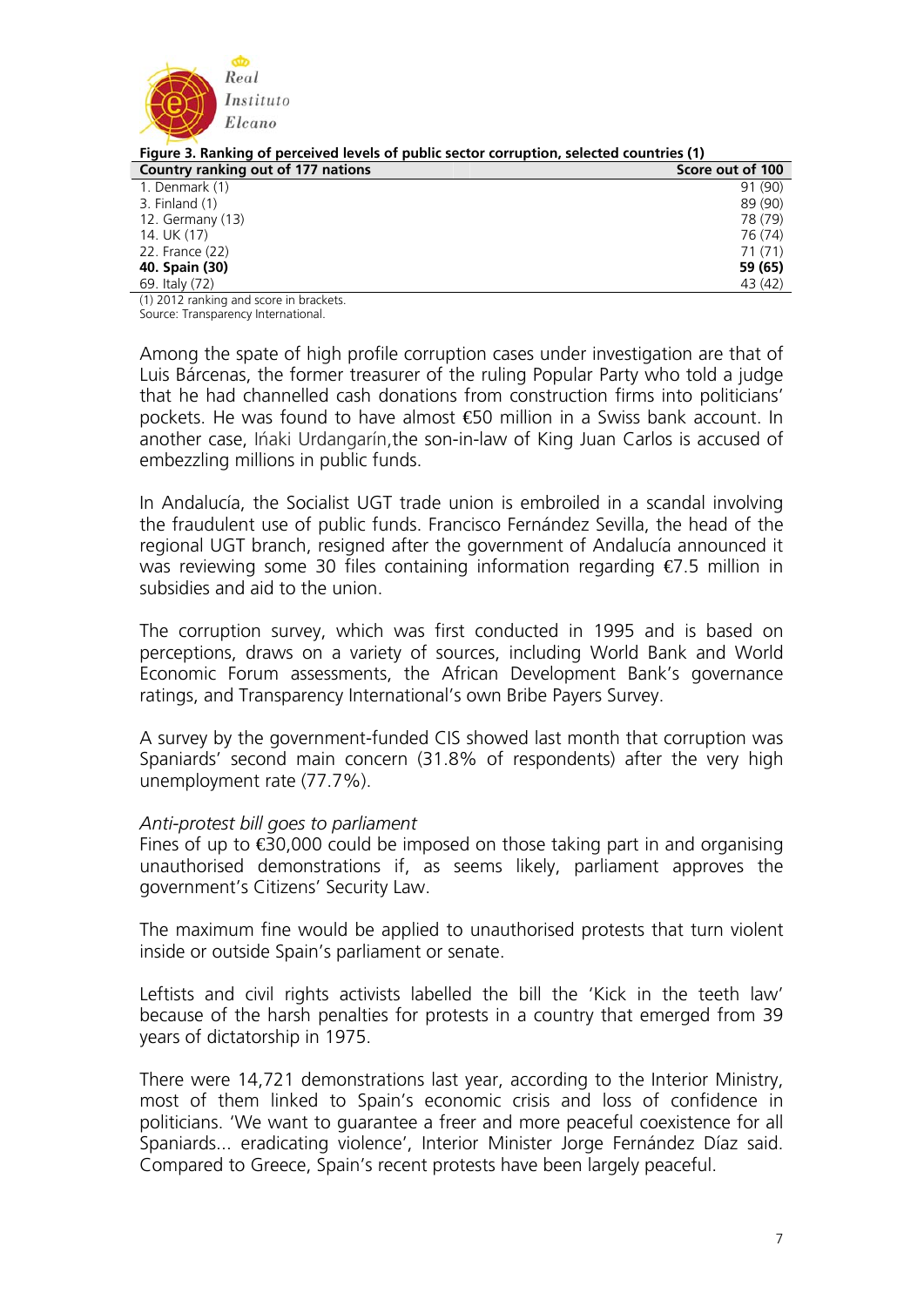

The draft law modifies the relationship between public and private security services, increasing the scope of the latter. In essence, private security services will be complementary to public security instead of subordinate as before. For example, private security guards would be allowed to make arrests in certain areas.

# *Elections at the mid point of the PP's government would produce a fragmented parliament*

The Popular Party (PP), which trounced the Socialists in November 2011, is half way through its term of office and if elections were held today neither of the two largest parties would win an absolute majority nor find it easy to form a government.

The PP would win 146 seats in the 350-seat parliament and the Socialists 131, down from 186 and 110 respectively, according to surveys conducted by Metroscopia between June and November. None of the other parties on their own would win enough seats to enable either the PP or the Socialists to form a stable government (176 seats are required), as has happened in the past.

The communist-led United Left (IU) and the centrist Union, Progress and Democracy (UPyD) would double their number of seats to 25 seats and 11, while the Catalan nationalist Convergencia i Unió would drop from 16 to 11 seats. The more radical pro-independence Catalan Republican Left would capture eight seats, five more than in 2011.

The PP and the Socialists would need at least two parties each to form a stable government. For example, IU support for the Socialists would be 20 seats short of a majority. The alternative would be a PP minority government, as the party with the most seats, which would have to depend on ad hoc parliamentary support.

## *Majority 'in favour of reforming the 1978 Constitution'*

More than half of respondents (53%) are in favour of a major reform of the constitution, which celebrated its 35<sup>th</sup> anniversary on 6 December. This was almost double that at the time of its  $30<sup>th</sup>$  anniversary in 2008 (see Figure 4).

| Figure 4. Do you believe the Constitution (%) |      |      |           |                  |           |             |
|-----------------------------------------------|------|------|-----------|------------------|-----------|-------------|
|                                               | 2008 | 2013 | <b>PP</b> | <b>Socialist</b> | In        | In the rest |
|                                               |      |      | voters    | voters           | Catalonia | of Spain    |
| is in need of profound reforms                | 29   | 53   | 42        | 54               |           | 49          |
| as out of touch with reality                  |      |      |           |                  |           |             |
| only needs some partial                       | 59   | 47   | 52        | 43               | フマ        | 45          |
| changes as it remains valid                   |      |      |           |                  |           |             |
| Cource: Motroccopia                           |      |      |           |                  |           |             |

Source: Metroscopia.

The largest block supporting an overhaul of the constitution is in Catalonia, whose nationalist government has announced an illegal referendum on independence.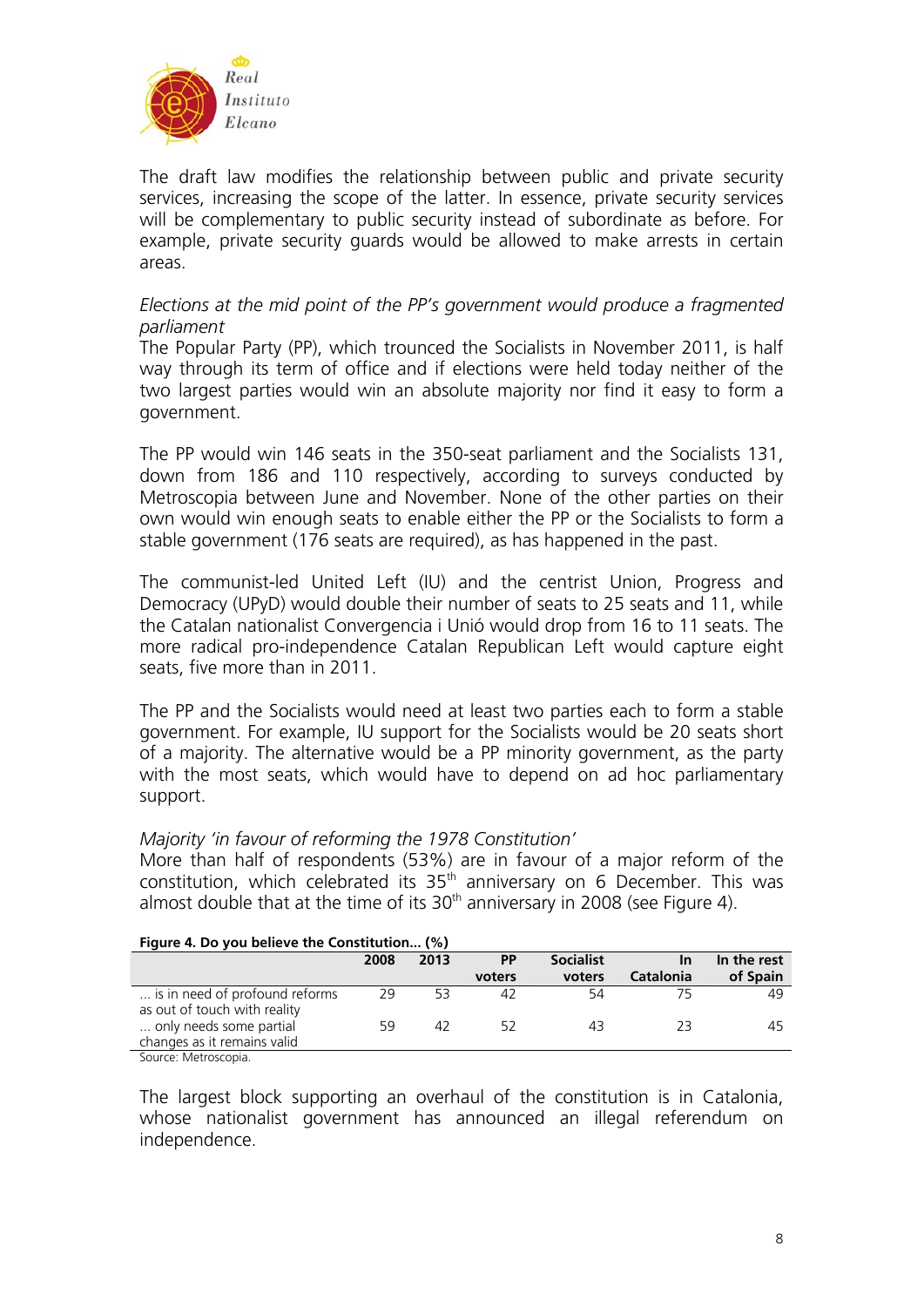

Articles written to coincide with the 35<sup>th</sup> anniversary by María Dolores de Cospedal, the Secretary-General of the PP, and Alfredo Pérez Rubalcaba, her Socialist counterpart, showed that the PP was prepared to do little more than change the Constitution to abolish male preference in the royal succession (Prince Felipe, the heir to the Spanish throne, has two daughters and the birth of a son would relegate them to second and third places). The Socialists want to go much further, and currently defend the creation of a more federal system.

## *Population to fall by 2.6 million over next 10 years*

Spain's population will drop from 46.7 million to just over 44 million in 2023, due to more deaths than births (as of 2017), reduced migration to Spain, and higher emigration from the country, according to projections made by the National Statistics Office (see Figure 5).

| Figure 5. Spain's demographics, 2013-23 |                             |                       |                                    |  |  |
|-----------------------------------------|-----------------------------|-----------------------|------------------------------------|--|--|
|                                         | <b>Population (million)</b> | Over $64$ (% of pop.) | Under 16 $(% \mathbf{A})$ of pop.) |  |  |
| 2013                                    | 46.7                        | 26.7                  | 24.3                               |  |  |
| 2015                                    | 46.2                        | 28.4                  | 24.9                               |  |  |
| 2017                                    | 45.7                        | 29.8                  | 25.0                               |  |  |
| 2019                                    | 45.1                        | 31.4                  | 25.0                               |  |  |
| 2021                                    | 44.6                        | 33.1                  | 24.6                               |  |  |
| 2023                                    | 44.1                        | 35.1                  | 24.1                               |  |  |

## **Figure 5. Spain's demographics, 2013-23**

Source: INE.

The last time such a phenomenon occurred was during the 1936-39 Civil War or as a result of the so-called Spanish flu (1918-19). The next decade, on the basis of current trends, will be markedly different to the last one, when the population rose by 5 million between 2003 and 2013.

Average life expectancy at birth will rise to 81.8 years for men and 87 years for women, increases of 2.5 years and 1.9, respectively. The average fertility rate will increase from 1.34 to 1.41, still below the replacement rate.

# **The economy**

*Rating agencies upgrade Spain's credit outlook, jobseekers figure improves*  The three main rating agencies –Standard & Poor's, Fitch and Moody's– revised upwards their country credit outlook from 'negative' to 'stable', underscoring the improvement in Spain's finances.

But sovereign debt is still rated very low: in the case of S&P at triple B minus and in the case of Moody's at Baa3, only one notch above junk. Spain first lost its top credit rating at S&P in 2009 and since then it has not been upgraded by any of the three rating agencies.

The economy emerged very weakly from recession in the third quarter, though the Ibex-35 stock index has risen 15.4% so far this year (21% by the beginning of this month). The Treasury has been comfortably raising funds on financial markets. The five-year borrowing cost fell on 5 December to its lowest level since 2005 when the Treasury sold  $\bigoplus$  52 billion of debt with a yield of 2.722%. The gap between Spain's 10-year borrowing costs and Germany's has narrowed by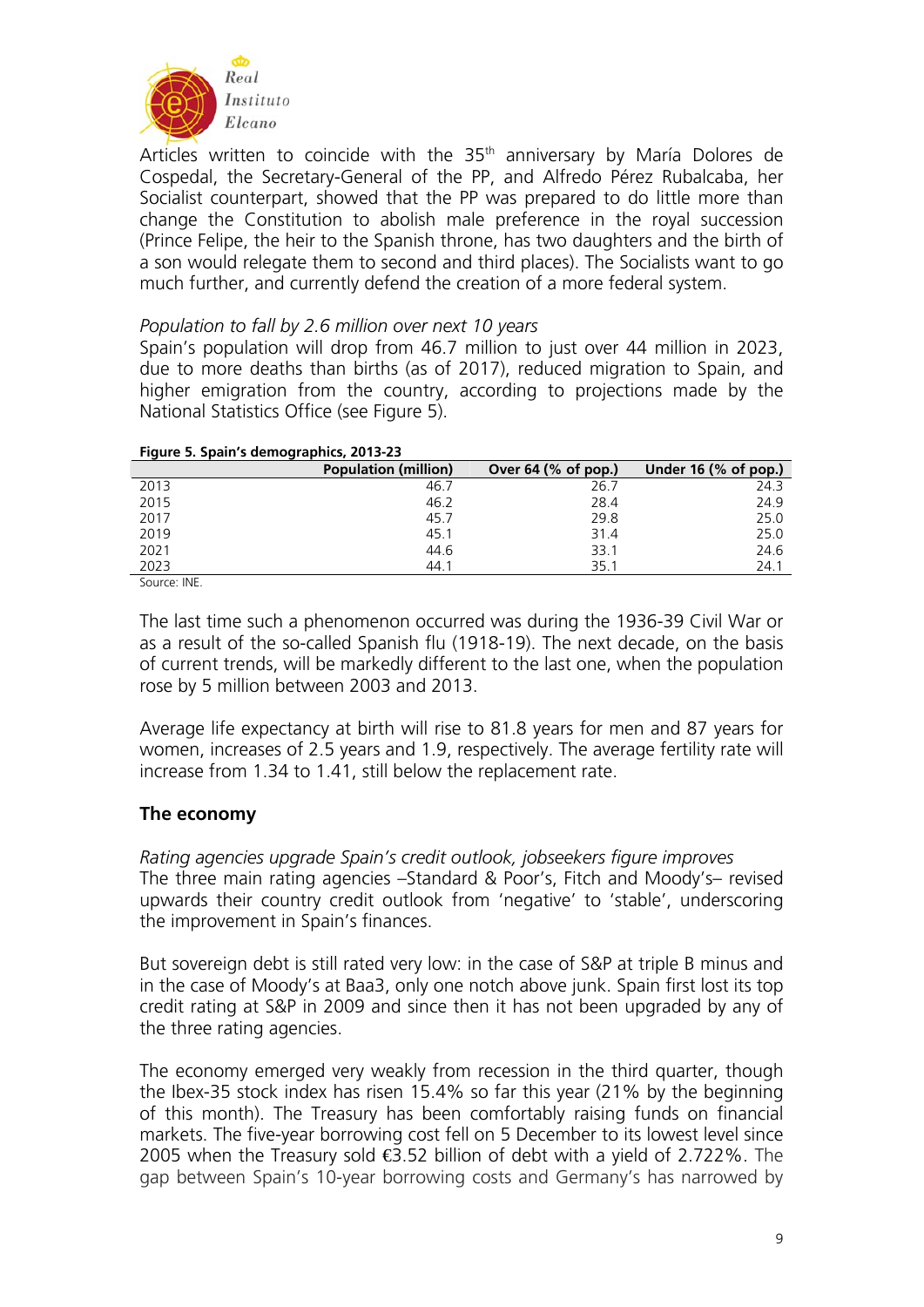

around 40% this year (see Figure 6).

| --- 9------------ <i>-</i> ----<br>$1 - 1 - 1$ |                         |                          |  |  |
|------------------------------------------------|-------------------------|--------------------------|--|--|
|                                                | <b>Yield 25 January</b> | <b>Yield 16 December</b> |  |  |
| Germany                                        | 1.64                    | 1.84                     |  |  |
| Greece                                         | 10.49 (8.85)            | 8.93(7.09)               |  |  |
| Ireland                                        | 4.11(2.47)              | 3.46(1.62)               |  |  |
| Italy                                          | 4.14(2.50)              | 4.05(2.21)               |  |  |
| Portugal                                       | 6.18(4.54)              | 6.09(4.25)               |  |  |
| <b>Spain</b>                                   | 5.18(3.54)              | 4.08 (2.24)              |  |  |

#### **Figure 6. 10-year government bond yields (%) and spreads over Germany's bunds (1)**

(1) Spreads in brackets in pp. Source: ThomsonReuters.

1

There was also better news on the employment front. The number of people officially registered as unemployed fell a little in November (by 2,475) to 4.8 million. This was the first reduction in the month of November, a seasonally unfavourable one, since the figures for jobseekers were first compiled in their current form in 1996. The average rise in the number of jobless that month between 2001 and 2007 was 44,000 and 78,000 between 2008 and 2012 (years of recession). The improvement led to speculation that the economy might be beginning to create jobs.

The number of unemployed according to the latest labour-force survey, however, remains much higher at close to 6 million (26% of the work force). According to a report by PwC, Spain will take 15 years to reduce its jobless rate to below  $10\%$  $10\%$ .<sup>1</sup>

November was also a better month for the number of new cars sold, which at 55,450 was 15.1% higher than the same month of 2012. Sales for the first 11 months were 662,188 (+2.1% year-on-year). Anfac said the improvement was due to car buying incentives.

# *US casino operator pulls the plug on mega project*

The government's rejection of the exorbitant conditions of US billionaire Sheldon Adelson for building Europe's largest casino complex on the outskirts of Madrid led the magnate to cancel the project.

Dubbed Eurovegas, the building of the 22 billion project comprising 12 hotels, six casinos, a conference centre, golf courses, cinemas, shopping malls, bars and restaurants would have created up to 250,000 jobs in a country with an official unemployment rate of 26%.

Among the conditions was a reduction in the tax rate from 45% to 1%, guaranteed compensation in the event of future legislative changes and an assurance that new operators would be not be allowed in the sector.The government was apparently prepared to reform its anti tobacco law and allow smoking at Eurovegas in places where it is currently prohibited. It checked the legality of Adelson's other demands with the European Commission.

<span id="page-9-0"></span><sup>&</sup>lt;sup>1</sup>See [http://www.pwc.es/es\\_ES/es/publicaciones/economia/assets/la-economia-espanola-en-](http://www.pwc.es/es_ES/es/publicaciones/economia/assets/la-economia-espanola-en-2033.pdf)[2033.pdf.](http://www.pwc.es/es_ES/es/publicaciones/economia/assets/la-economia-espanola-en-2033.pdf)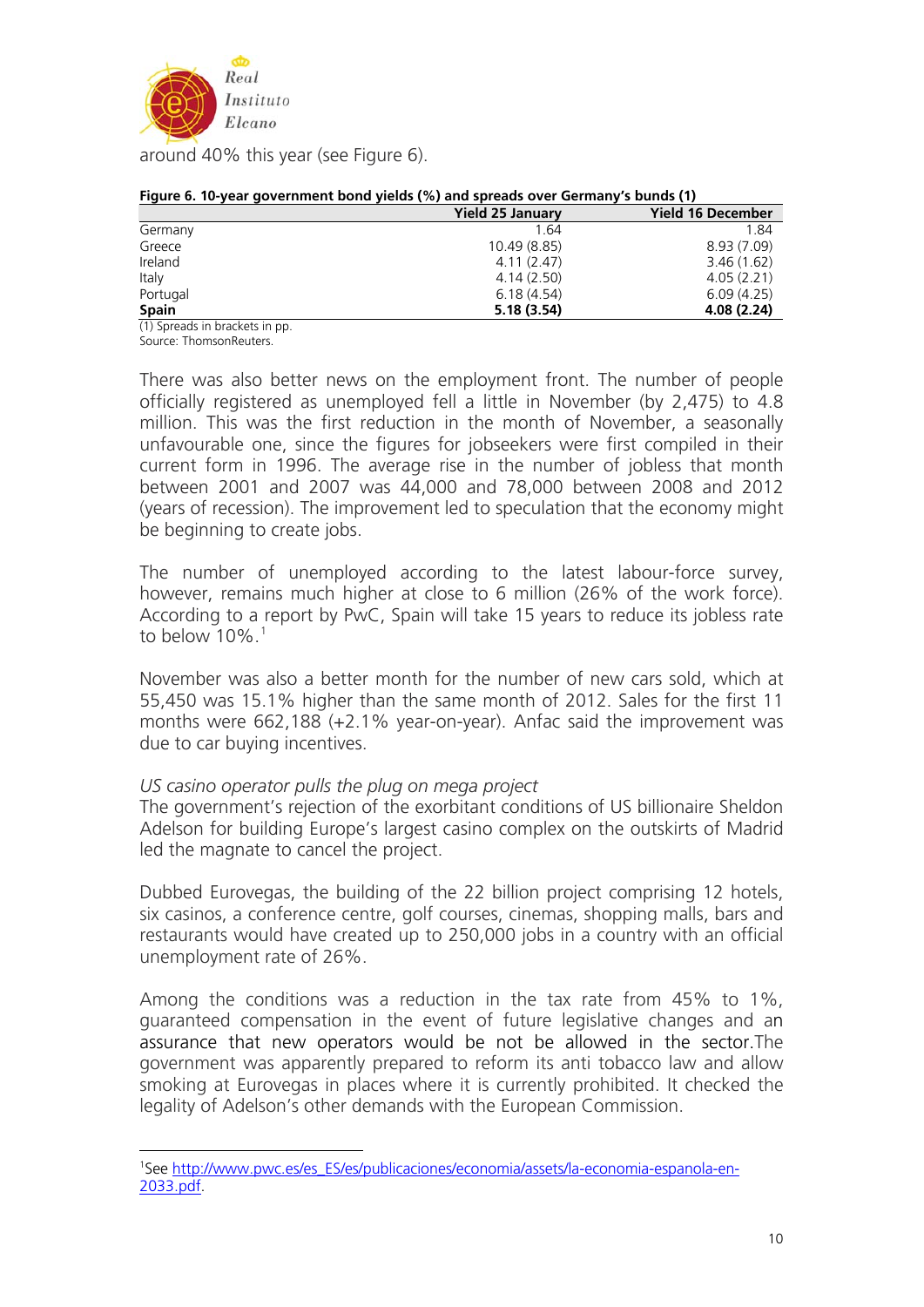

Regional and central government officials fell over themselves to court Anderson, but in the end his demands were too much. 'New conditions were put forward concerning taxes and legal protection… which could not be taken on board by the administrations involved', the Deputy Prime Minister, Soraya Sáenz de Santamaria, said. 'The government needs to preserve the general interests of all Spaniards'. The project was not to everyone's liking, particularly those who claimed it would lead to increased crime and prostitution and return Spain to an economy excessively based on bricks and mortar.

## *IMF urges banks to continue to limit cash dividends and increase capital*

Spain's banking sector is coming out of the woods, but banks should carry on limiting cash dividends in 2014 and boost their capital, the International Monetary Fund (IMF) said in its fourth report.<sup>[2](#page-10-0)</sup>

The IMF continues to monitor banks under the terms of the bailout granted in 2012 after Bankia, in particular, posted massive losses as a result of toxic realestate loans following the bursting of Spain's property bubble. Spain received €41 billion of a €100 billion credit line from the European Stability Mechanism and will exit the programme in January. The government says there is no need for more aid.

'Efforts under the programme have made the banking system stronger, safer, and leaner, as has important policy progress at the European level', the IMF said.

The Bank of Spain called on banks to limit cash dividends this year to 25% of profits. The IMF suggested that the central bank should be given the power to cap pay-outs. BBVA has already announced it will skip a dividend payment in January.

'To avoid exacerbating already-tight credit conditions, supervisory actions to strengthen solvency and reduce risks should prioritize measures that boost banks' nominal capital', the IMF said. 'Such actions include encouraging banks to take advantage of buoyant equity markets to increase share issuance'.

## *Exports covered 94% of imports in the first nine months*

Exports were almost 7% higher in the first nine months of 2013 at  $\epsilon$ 175.1 billion and imports were 2.3% lower at  $\in$ 186.1 billion, leaving a trade deficit of  $\in$ 11 billion, less than half that in the same period of 2012 ( $\bigoplus$  7.2 billion). Exports covered 94% of imports, up from 86% (see Figure 7).

<u>.</u>

<span id="page-10-0"></span><sup>&</sup>lt;sup>2</sup> See [http://www.imf.org/external/pubs/ft/scr/2013/cr13331.pdf.](http://www.imf.org/external/pubs/ft/scr/2013/cr13331.pdf)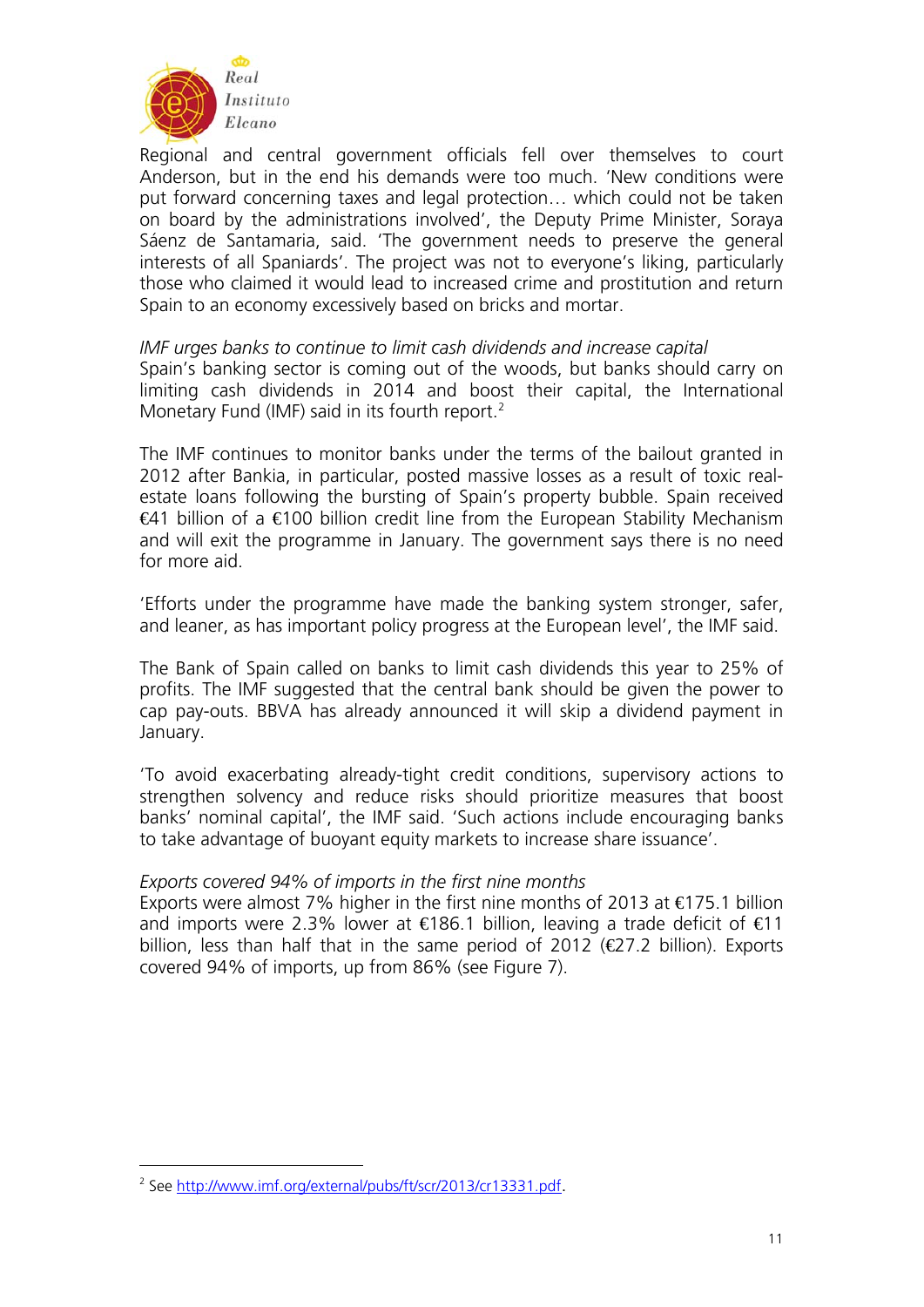

#### **Figure 7. Main foreign trade magnitudes, 2007-13**

|         | $\sim$<br>Exports $(\in$ bn) | Imports $(\in$ bn) | Balance (€bn) | Coverage (%) (2) |
|---------|------------------------------|--------------------|---------------|------------------|
| 2007    | 185.0                        | 285.0              | $-100.0$      | 64.9             |
| 2008    | 189.2                        | 283.4              | $-94.2$       | 66.8             |
| 2009    | 159.9                        | 206.1              | $-46.2$       | 77.6             |
| 2010    | 186.8                        | 240.0              | $-53.2$       | 77.8             |
| 2011    | 215.2                        | 263.1              | $-47.9$       | 81.8             |
| 2012    | 226.1                        | 257.9              | $-31.8$       | 87.7             |
| 2013(1) | 175.1                        | 186.1              | $-11.0$       | 94.1             |

(1) First nine months.

<u>.</u>

(2). Percentage of imports covered by exports.

Source: Ministry of Economy and Competitiveness.

The lower trade deficit ( $\epsilon$ 100 billion for the whole of 2007 at the peak of the boom when the country was living beyond its means) has helped to turn a staggering current account deficit of 10% of GDP that year into a surplus (for the first time in 26 years) estimated at more than 1% this year.<sup>[3](#page-11-0)</sup>

## *Ghost airport, symbol of real-estate bubble, put up for sale*

The white-elephant airport at Ciudad Real, opened at the end of 2008 at a cost of €1.1 billion and closed in 2011, was put up for sale with a minimum price tag of €100 million

The airport, which never attracted more than a handful of flights a week, has a terminal for 10 million passengers a year and a 4 km runway capable of taking the A380 super-jumbos. Partly funded by the Caja Castilla La Mancha savings bank, the first of Spain's *cajas* to be bailed out, in 2010, the airport is 200 km from Madrid and was intended to relieve pressure on the capital's airport as it is near to the high-speed train network.

The airport was initially named 'Ciudad Real Don Quixote' after the delusional protagonist of Miguel de Cervantes'  $17<sup>th</sup>$  century novel and changed to 'Ciudad Real Central' when it became the butt of jokes. It was built during the Socialist regional government (now Popular Party) of Castilla La Mancha.

The airport at Ciudad Real is not the only idle one in Spain. There is another one at Castellón, in the PP controlled region of Valencia, which has a 24-metre-high statue dedicated to Carlos Fabra, a powerful local PP politician, crowned by an aluminium model aircraft. Fabra was sentenced to four years in prison last month for tax fraud.

Fabra justified opening the airport in 2011 even though it was not in use because it did not have the required permits on the grounds that 'anyone who wants can visit the runway, the terminal and the control tower and walk around them, something they could not do if aircraft were taking off'.

<span id="page-11-0"></span><sup>&</sup>lt;sup>3</sup> For a full analysis of the export performance and structural changes see the author's report at [http://www.realinstitutoelcano.org/wps/portal/rielcano\\_eng/Content?WCM\\_GLOBAL\\_CONTEXT=](http://www.realinstitutoelcano.org/wps/portal/rielcano_eng/Content?WCM_GLOBAL_CONTEXT=/elcano/elcano_in/zonas_in/ari47-2013-chislett-spain-exports-economy-salvation) [/elcano/elcano\\_in/zonas\\_in/ari47-2013-chislett-spain-exports-economy-salvation](http://www.realinstitutoelcano.org/wps/portal/rielcano_eng/Content?WCM_GLOBAL_CONTEXT=/elcano/elcano_in/zonas_in/ari47-2013-chislett-spain-exports-economy-salvation).